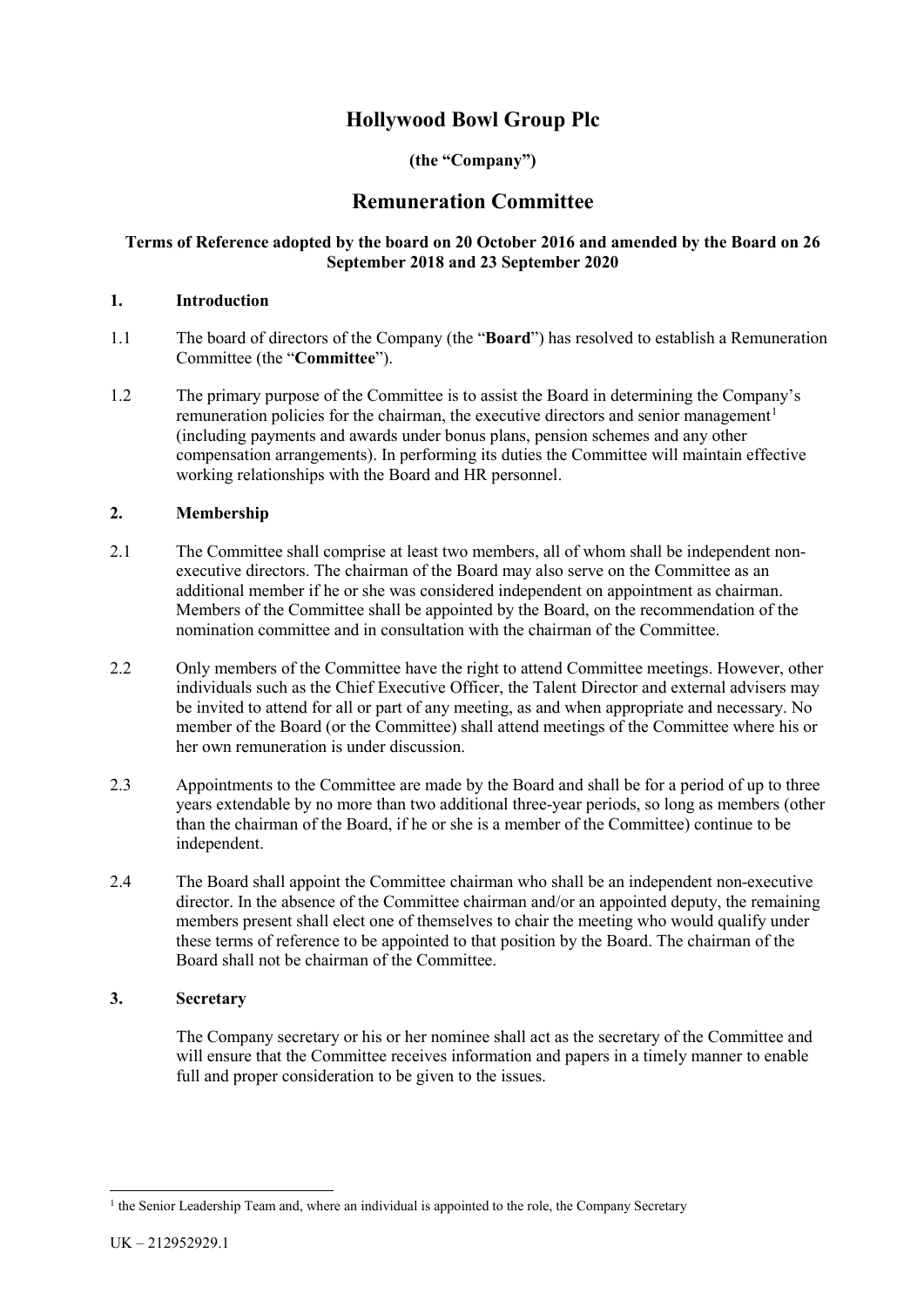## **4. Quorum**

- 4.1 The quorum necessary for the transaction of business shall be two. A duly convened meeting of the Committee at which a quorum is present shall be competent to exercise all or any of the authorities, powers and discretions vested in or exercisable by the Committee.
- 4.2 Each member of the Committee shall disclose to the Committee:
	- 4.2.1 any personal financial interest (other than as a shareholder of the Company) in any matter to be decided by the Committee; or
	- 4.2.2 any potential conflict of interest arising from a cross-directorship.
- 4.3 Any such member shall abstain from voting on resolutions of the Committee in relation to which such interest exists and from participating in the discussions concerning such resolutions).

#### **5. Meetings**

The Committee shall meet at least twice a year and otherwise as required by the chairman of the Committee.

#### **6. Notice of meetings**

- 6.1 Meetings of the Committee shall be called by the secretary of the Committee at the request of the Committee chairman or any other member of the Committee and may be conducted whether the members are physically present of in the form of either video or audio conferences.
- 6.2 Unless otherwise agreed, notice of each meeting confirming the venue, time and date together with an agenda of items to be discussed, shall be forwarded to each member of the Committee, any other person required to attend and all other non-executive directors, no later than five working days before the date of the meeting. Supporting papers shall be sent to Committee members and to other attendees, as appropriate, at the same time. Papers required by the Committee may be provided electronically.

## **7. Minutes of meetings**

- 7.1 The secretary shall minute the proceedings and resolutions of all Committee meetings, including the names of those present and in attendance.
- 7.2 The secretary of the Committee shall ascertain, at the beginning of each Committee meeting, the existence of any conflict of interest and minute them accordingly<sup>[2](#page-1-0)</sup>.
- 7.3 Draft minutes of Committee meetings shall be circulated promptly to all members of the Committee. Once approved, minutes should be circulated to all other members of the Board unless in the opinion of the Committee chairman it would be inappropriate to do so.

#### **8. Engagement with shareholders**

The Committee chairman should attend the annual general meeting to answer any shareholder questions on the Committee's activities. In addition, the Committee chairman should seek engagement with shareholders on significant matter related to the Committee's areas of responsibility.

<span id="page-1-0"></span> <sup>2</sup> Pursuant to sections 177 and 182 of the Companies Act 2006, a director is required to declare his interest in a proposed or existing transaction or arrangement with the Company to the 'other directors', therefore details of any such conflict must also be provided to the Board accordingly.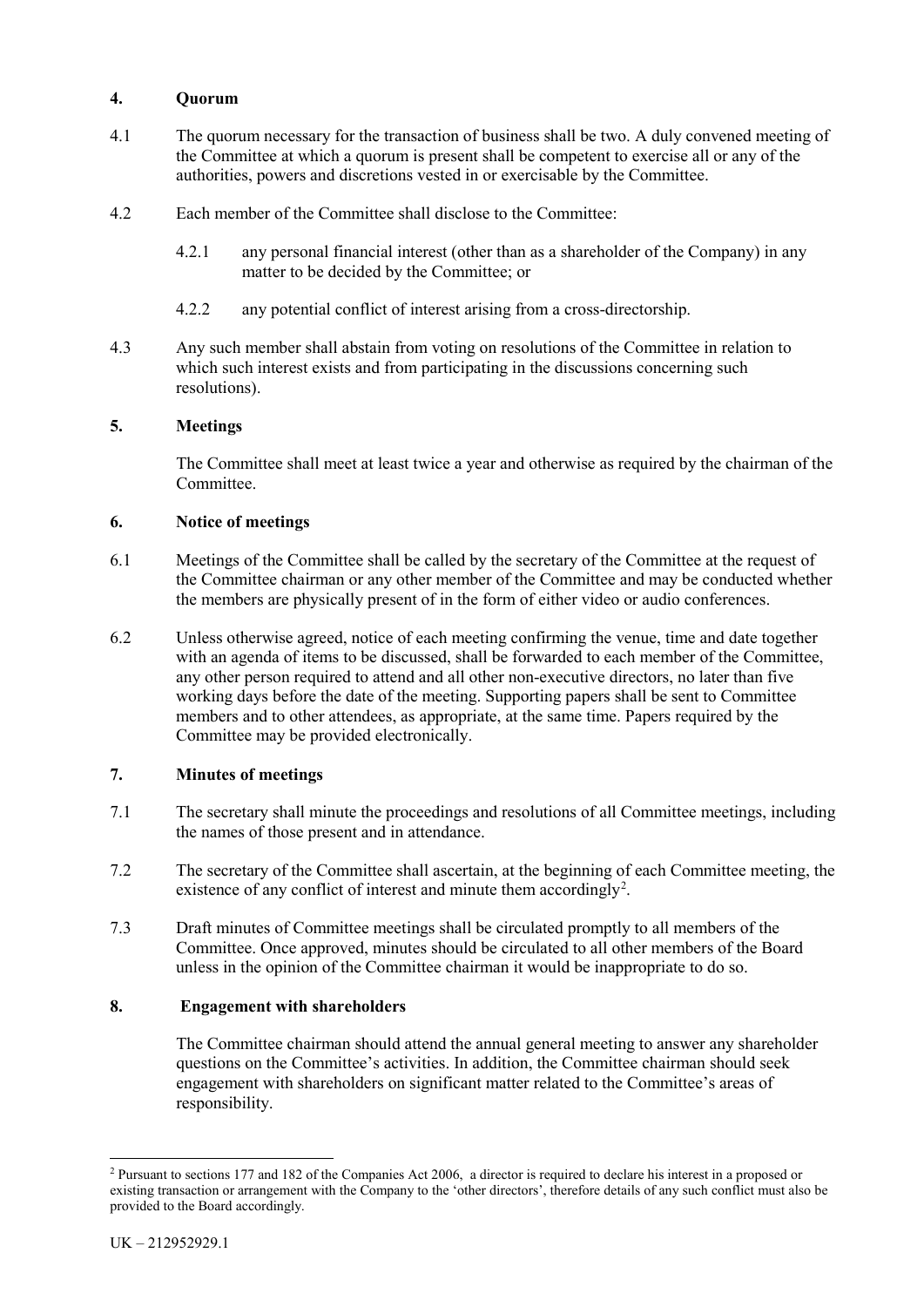## **9. Duties**

- 9.1 The Committee should carry out the duties detailed below for the Company, major subsidiary undertakings and the group as a whole, as appropriate.
- 9.2 The Committee shall:
	- 9.2.1 have responsibility for setting the remuneration policy for all executive directors, the Company's chairman and senior management<sup>[3](#page-2-0)</sup>, including pension rights and any compensation payments. The Board itself or, where required by the Articles of Association, the shareholders should determine the remuneration of the non-executive directors within the limits set in the Articles of Association. No director or senior manager shall be involved in any decisions as to their own remuneration.
	- 9.2.2 submit for approval by the Board and shareholders a Directors' Remuneration Policy (to be included in the Directors' Remuneration Report as appropriate):
		- (a) every three years; or
		- (b) in any year in which there is change relative to the prior year; or
		- (c) if shareholder approval was not achieved when last submitted; or
		- (d) if majority shareholder approval was not achieved on the last submitted Annual Remuneration Report.
	- 9.2.3 recognise and manage conflicts of interest when receiving views from executive directors or senior management, or when consulting with the Chief Executive Officer about its proposals;
	- 9.2.4 in determining remuneration policy and practices, take into account all factors which it deems necessary including relevant legal and regulatory requirements, the provisions and recommendations of the UK Corporate Governance Code (the "Code") and associated guidance (in particular addressing the specific matters set out in provision 40 of the Code). The objective of such policy shall be to attract, retain and motivate executive management of the quality required to run the Company successfully without paying more than is necessary, having regard to views of shareholders and other stakeholders. The remuneration policies and practices should be designed to support strategy and promote long-term sustainable success. Executive remuneration should be aligned to company purpose and values, and be clearly linked to the successful delivery of the company's long-term strategy. Remuneration schemes should promote long-term shareholdings by executive directors that support alignment with long-term shareholder interests.
	- 9.2.5 review workforce remuneration and related polices and the alignment of incentives and rewards with culture, taking these into account when setting the policy for executive director remuneration.
	- 9.2.6 review the on-going appropriateness and relevance of the Company's remuneration policy;
	- 9.2.7 ensure that any payment approved to be made to the Company's chairman, executive directors, senior management, or any other person covered by the Directors' Remuneration Policy is in line with the last Directors' Remuneration Policy approved by shareholders and if not, that the payment, or a revised Directors' Remuneration Policy, is put to shareholders for approval;

<span id="page-2-0"></span><sup>&</sup>lt;sup>3</sup> See footnote 1.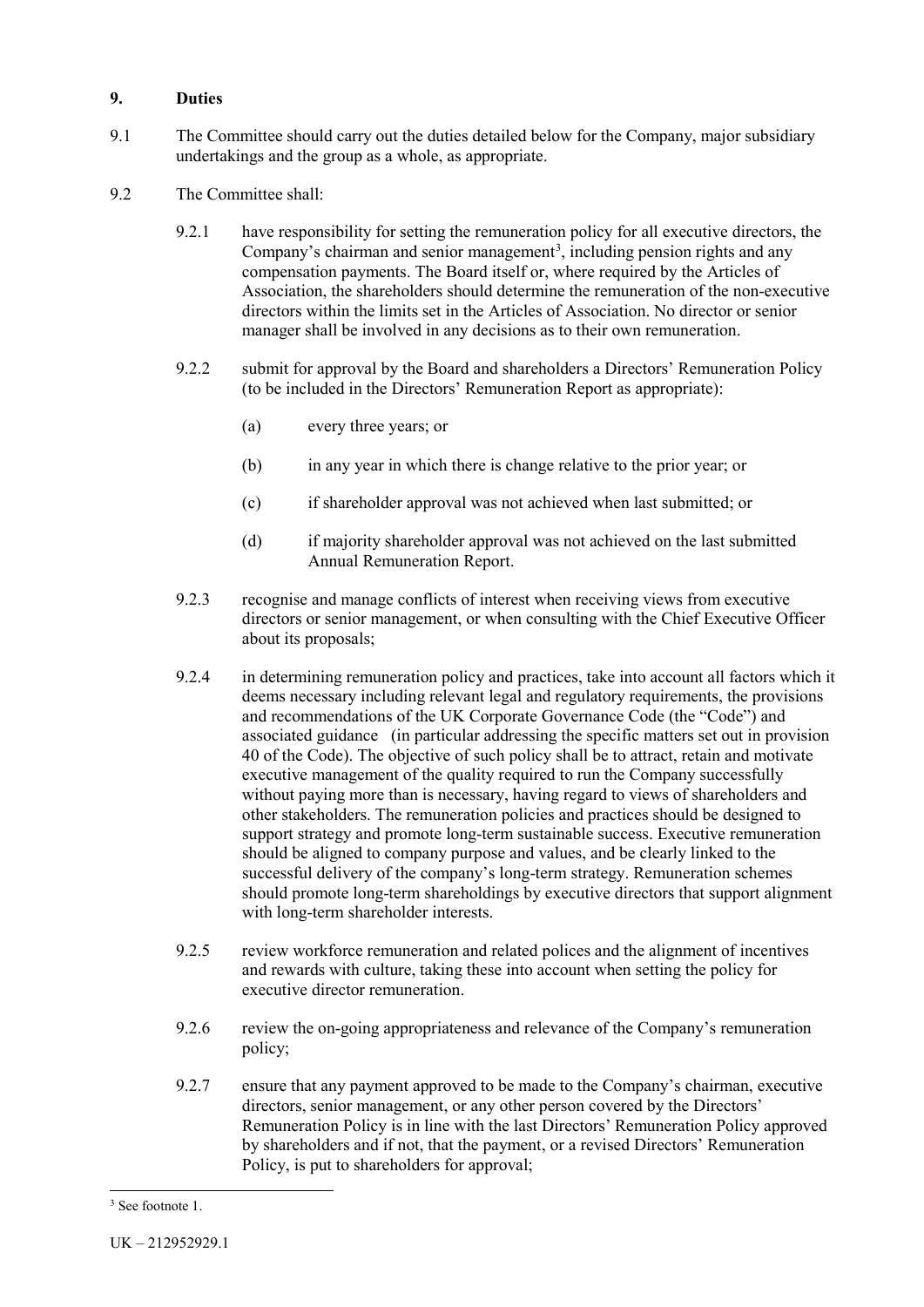- 9.2.8 within the terms of the agreed policy and in consultation with the Company's chairman and/or chief executive, as appropriate, determine the total individual remuneration package of each executive director, the Company's chairman and senior management including bonuses, incentive payments and share options or other share awards;
- 9.2.9 exercise independent judgement and discretion when authorising remuneration outcomes, taking into account of company performance and individual performance, and wider circumstances;
- 9.2.10 approve appropriate remuneration packages for any new executive director or senior executive appointments, and termination packages, including contractual terms and pension benefit entitlements, ensuring where relevant that any packages and components thereof are permitted under the latest shareholder approved Directors' Remuneration Policy and if not that either a revised Directors' Remuneration Policy or the proposed payment are submitted for shareholder approval;
- 9.2.11 in determining such packages and arrangements, give due regard to any relevant legal requirements, the provisions and recommendations in the Code and the listing rules of the Financial Conduct Authority and associated guidance;
- 9.2.12 obtain reliable, up-to-date information about remuneration in other companies of comparable scale and complexity. To help it fulfil its obligations the Committee shall have full authority to appoint remuneration consultants and to commission or purchase any reports, surveys or information which it deems necessary at the expense of the Company but within any budgetary restraints imposed by the Board;
- 9.2.13 be exclusively responsible for establishing the selection criteria, selecting, appointing and setting the terms of reference for any remuneration consultants who advise the Committee.
- 9.2.14 approve the design of, and determine targets for, any performance-related pay schemes operated by the Company and approve the total annual payments made under such schemes;
- 9.2.15 review the design of all share incentive plans for approval by the Board and shareholders. For any such plans, determine each year whether awards will be made, and if so, the overall amount of such awards, the individual awards to executive directors, Company secretary and other designated senior executives and the performance targets to be used;
- 9.2.16 determine the policy for, and scope of, pension arrangements for each executive director and senior management;
- 9.2.17 ensure that contractual terms on termination, and any payments made, are fair to the individual, and the Company, that failure is not rewarded and that the duty to mitigate loss is fully recognised;
- 9.2.18 develop and maintain a formal policy for post-employment shareholding requirements encompassing both unvested and vested shares awarded under long-term remuneration schemes.
- 9.2.19 oversee any major changes in employee benefits structures throughout the Company or group;
- 9.2.20 agree the policy for authorising claims for expenses from the directors; and
- 9.2.21 work and liaise as necessary with all other Board committees.